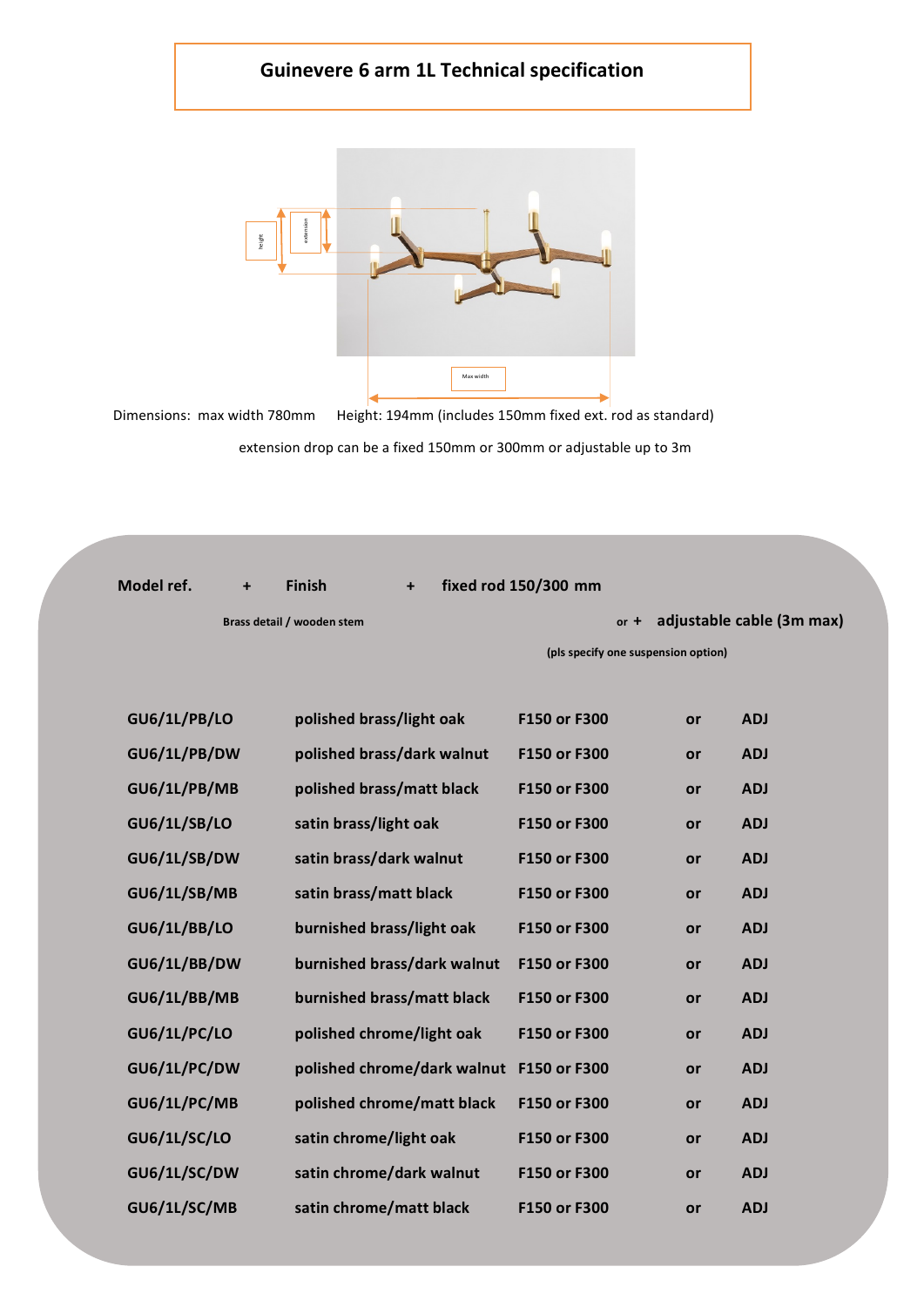## **Model ref. + Finish + fixed rod 150/300 mm**

**Brass detail / wooden stem and in the state of the state of the state of the adjustable cable (3m max)** 

**(pls specify one suspension option)**

| <b>GU6/1L/BC/LO</b> | brushed copper/light oak   | F150 or F300 | or | <b>ADJ</b> |
|---------------------|----------------------------|--------------|----|------------|
| GU6/1L/BC/DW        | brushed copper/dark walnut | F150 or F300 | or | <b>ADJ</b> |
| GU6/1L/BC/MB        | brushed copper/matt black  | F150 or F300 | or | <b>ADJ</b> |
| <b>GU6/1L/RG/LO</b> | rose gold 24K/light oak    | F150 or F300 | or | <b>ADJ</b> |
| GU6/1L/RG/DW        | rose gold 24K/dark walnut  | F150 or F300 | or | <b>ADJ</b> |
| GU6/1L/RG/MB        | rose gold 24K/matt black   | F150 or F300 | or | <b>ADJ</b> |

**Glass shade options : acid etched (AE) , clear (CG)**

*Example order for a Guinevere pendant ( 6 arm 1 tier) with burnished brass detail, dark walnut stem, 300mm drop rod and acid etched glass shades is: GU6/1L/BB/DW/F300/AE*